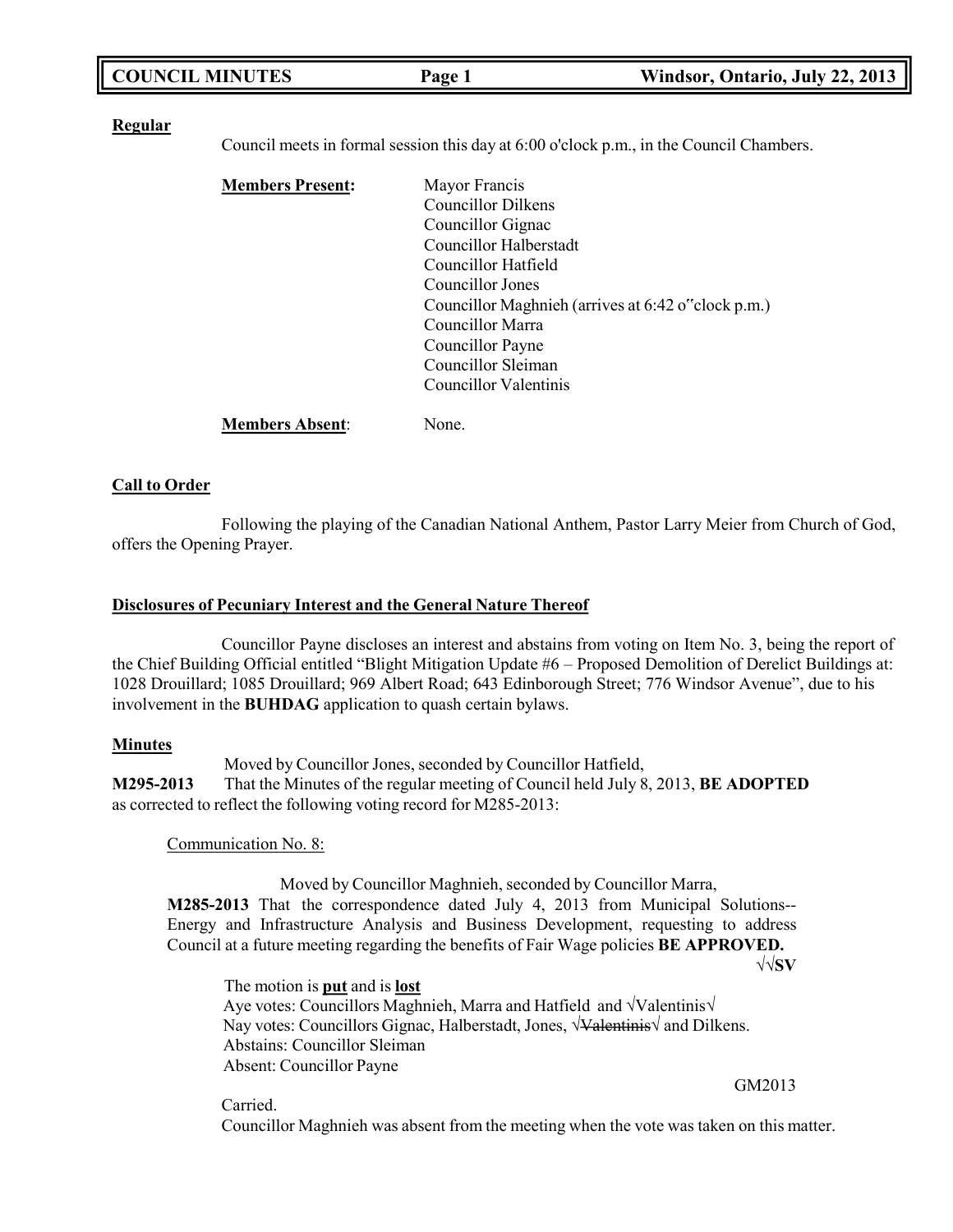# **COUNCIL MINUTES Page 2 July 22, 2013**

#### **Notice of Proclamations**

Hepatitis Awareness Week – July 22-28, 2013 Korean War Veterans Day – July 27, 2013 180th Emancipation Anniversary Celebration – July 29-August 5, 2013 Flag Raising – Windsor Emancipation Celebration - July 29, 2013

#### **Committee of the Whole**

Moved by Councillor Marra, seconded by Councillor Payne,

That Council do now rise and move into Committee of the Whole with the Mayor presiding for the purpose of dealing with:

(a) communication items;

- (b) consent agenda;
- (c) hearing requests for deferrals or referrals of any items of business;
- (d) hearing presentations and delegations;
- (e) consideration of business items;
- (f) consideration of Committee reports:
	- (i) **Report of Special In-Camera Meeting or other Committee as may be held prior to Council** (if scheduled); and
- (g) consideration of by-laws 118-2013 through 125-2013 (inclusive).

Carried.

Councillor Maghnieh was absent from the meeting when the vote was taken on this matter.

#### **Communications**

Moved by Councillor Sleiman, seconded by Councillor Valentinis,

**M296–2013** That the following Communication Items 1 to 20 inclusive, as set forth in the Council Agenda **BE REFERRED** as noted:

| <b>Item</b>            | From                                           | <b>Description</b>                                                                                          |
|------------------------|------------------------------------------------|-------------------------------------------------------------------------------------------------------------|
|                        |                                                | Provincial Appointments for New Accessibility Standards Advisory<br>Council/Standards Development Committee |
| 1                      | <b>Accessibility Directorate</b><br>of Ontario | Diversity & Accessibility Officer<br>Note & File                                                            |
|                        |                                                | GP2013                                                                                                      |
|                        | Ministry of Agriculture $\&$                   | Windsor Raceway Inc., Horse Racing Industry                                                                 |
| $\overline{2}$<br>Food |                                                | Note & File<br>MB/10895                                                                                     |
|                        | <b>Municipal Property</b>                      | Municipal Connect™ Update                                                                                   |
| 3                      | <b>Assessment Corporation</b>                  | Note & File                                                                                                 |
|                        | (MPAC)                                         | <b>ACEA/11600</b>                                                                                           |
|                        | Municipal Property                             | Update from MPAC                                                                                            |
| $\overline{4}$         | <b>Assessment Corporation</b>                  | Note & File                                                                                                 |
|                        | (MPAC)                                         | <b>ACEA/11600</b>                                                                                           |
|                        | Association of                                 | <b>OMERS</b> Update                                                                                         |
| 5                      | Municipalities of Ontario<br>(AMO)             | <b>Executive Director of Human Resources</b>                                                                |
|                        |                                                | Note & File                                                                                                 |
|                        |                                                | <b>MMA2013</b>                                                                                              |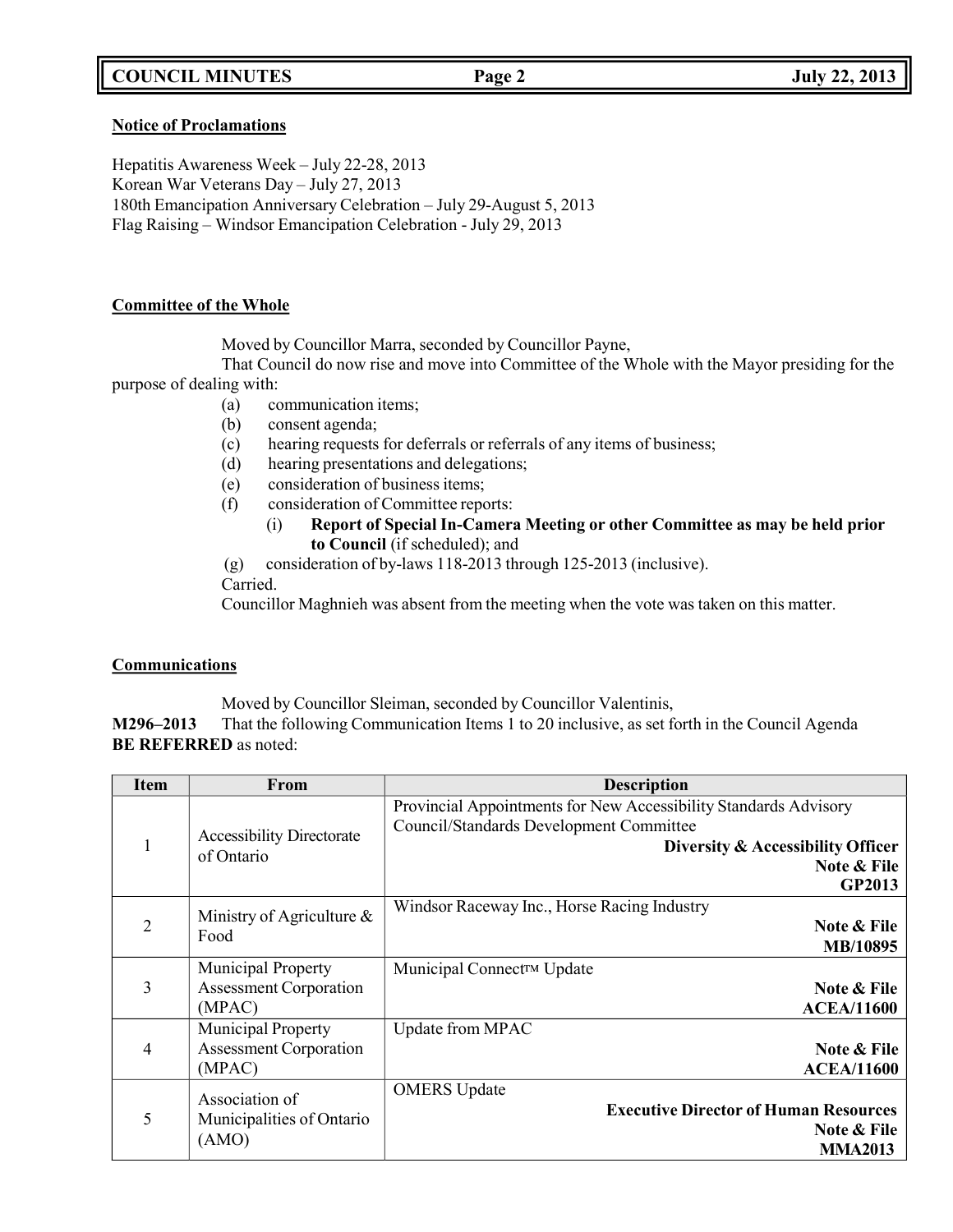**COUNCIL MINUTES Page 3 July 22, 2013**

| 6                | Association of<br>Municipalities of Ontario<br>(AMO)                | Gas Tax Indexing<br>Note & File<br><b>MMA2013</b>                                                                                                                                                                                                             |
|------------------|---------------------------------------------------------------------|---------------------------------------------------------------------------------------------------------------------------------------------------------------------------------------------------------------------------------------------------------------|
| $\boldsymbol{7}$ | Ministry of<br>Transportation                                       | News Release: Gas Tax Fuels Transit Improvements, Ontario<br>Government Strengthens Commitment to Public Transit<br><b>City Engineer</b><br><b>General Manager, Transit Windsor</b><br><b>Chief Financial Officer/City Treasurer</b><br>Note & File<br>GP2013 |
| 8                | Association of<br>Municipalities of Ontario<br>(AMO)                | Watch File dated July 18, 2013<br>Note & File<br><b>MMA2013</b>                                                                                                                                                                                               |
| 9                | Ministry of Municipal<br>Affairs and Housing                        | Municipal Delegations at AMO Conference<br>Note & File<br><b>MMA2013</b>                                                                                                                                                                                      |
| 10               | Environment & Land<br>Tribunals Ontario,<br>Ontario Municipal Board | Notice of Arbitration & a Statement of Claim<br>Claimant: Border City Auto Sales & Service Inc.<br>Note & File<br><b>ZC2013</b>                                                                                                                               |
| 11               | <b>Garner Solutions</b>                                             | Open Tendering Review<br>Note & File<br><b>GP2013</b>                                                                                                                                                                                                         |
| 12               | <b>Windsor Port Authority</b>                                       | Media Release regarding planned development of the Ojibway property<br>Note & File<br>EI2013                                                                                                                                                                  |
| 13               | Town of Tecumseh                                                    | Zoning By-law Amendment Notice<br><b>City Planner</b><br><b>City Solicitor</b><br>ZB2013                                                                                                                                                                      |
| 14               | Manager of Development<br>Applications                              | Application of Lauzon Tavern Ltd. for zoning amendment to permit<br>improvements to existing parking lot for lands located at 7880 Wyandotte<br><b>Street East</b><br>Note & File<br>ZB/11715                                                                 |
| 15               | Manager of Development<br>Applications                              | Application of 1118486 Ontario Ltd. for zoning amendment to permit a<br>health studio for lands located at 2085 Industrial Drive<br>Note & File<br>ZB/11716                                                                                                   |
| 16               | Manager of Urban Design                                             | Application of Croatian National Sport Club for Site Plan Approval to<br>permit an addition located at 4895 8th Concession Road<br>Note & File<br>ZS/11711                                                                                                    |
| 17               | Manager of Urban Design                                             | Application of Dicosc Inc. for Site Plan Approval to permit a medical<br>practitioner"s office located at 2990 Curry Avenue<br>Note & File<br>ZS/11718                                                                                                        |
| 18               | Committee of Adjustment                                             | Consent Authority Agenda Record<br>Note & File<br><b>ZC2013</b>                                                                                                                                                                                               |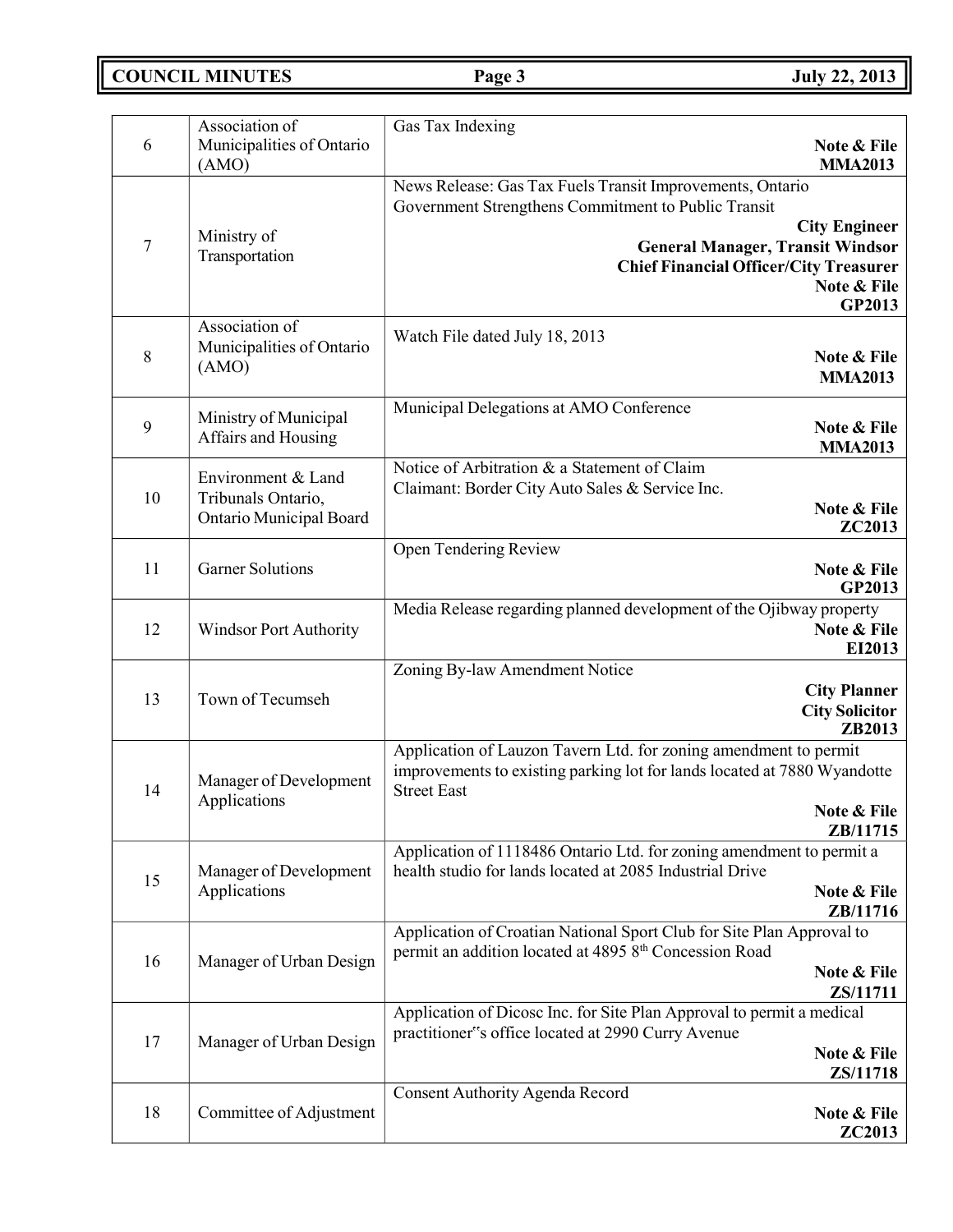| <b>COUNCIL MINUTES</b> | <b>July 22, 2013</b><br>Page 4 |
|------------------------|--------------------------------|
|------------------------|--------------------------------|

|    |                         | Ministry of Municipal Affairs & Housing – Financial Indicator Review |
|----|-------------------------|----------------------------------------------------------------------|
| 19 | Chief Financial Officer | Note & File                                                          |
|    | <b>GH2013</b>           |                                                                      |
|    |                         | Arbitrator Chauvin Award to the Windsor Professional Firefighters    |
| 20 | City Solicitor          | Association ("WPFFA") regarding the Truck Out of Service             |
|    |                         | Note & File                                                          |
|    |                         | <b>SF2013</b>                                                        |

Carried.

Councillor Maghnieh was absent from the meeting when the vote was taken on this matter.

### **Consent Agenda**

Moved by Councillor Dilkens, seconded by Councillor Gignac,

That the following Consent Agenda and the recommendations contained in the administrative reports **BE APPROVED** as amended:

Item 3 Blight Mitigation Update #6 – Proposed Demolition of Derelict Buildings at: 1028 Drouillard; 1085 Drouillard; 969 Albert Road; 643 Edinborough Street; 776 Windsor Avenue

- Item 4 Communication Systems Support Agreement with Motorola
- Item 5 1033 Huron Church Available for Purchase

### **Consent Committee Reports**

| Social Development, Health & Culture Standing Committee |                |                                                                                                  |
|---------------------------------------------------------|----------------|--------------------------------------------------------------------------------------------------|
| No.                                                     |                | Description                                                                                      |
|                                                         | Report No. 170 | City of Windsor Cultural Mapping Project                                                         |
|                                                         | Report No. 171 | Making Poverty Everyone"s Business – Windsor Essex County"s Poverty<br><b>Reduction Strategy</b> |

Carried.

Councillor Payne discloses an interest and abstains from voting on Item No. 3. Councillor Maghnieh was absent from the meeting when the vote was taken on this matter.

#### **Deferrals and/or Referrals and Withdrawals**

#### **Item 1 Pedestrian Tunnel – Budget and Consultant**

At the request of Council, this matter is being referred back to administration to allow for a city-wide consultation over the next 3 to 4 months on the Central Riverfront Implementation Plan (CRIP), to update it and to engage the community for discussions on development of the riverfront (e.g., the marina), and that this then be brought back to Council for execution and implementation in 2014 and that Administration bring forward for Council"s consideration an estimated upset limit that would enable administration to engage consultants to do this type of consultation and implementation.

#### **SW/11719 C1**

### **Item 2 Request to close portion of Twin Oaks Drive and Valtec Court to the north and east of Twin Oaks Drive and Valtec Court Intersection**

At the request of Administration, this matter is being deferred to the August 26, 2013 meeting of Council to allow Administration to respond to correspondence from the legal representative of a party litigant concerning litigation related to the matter that is the subject of the deferral.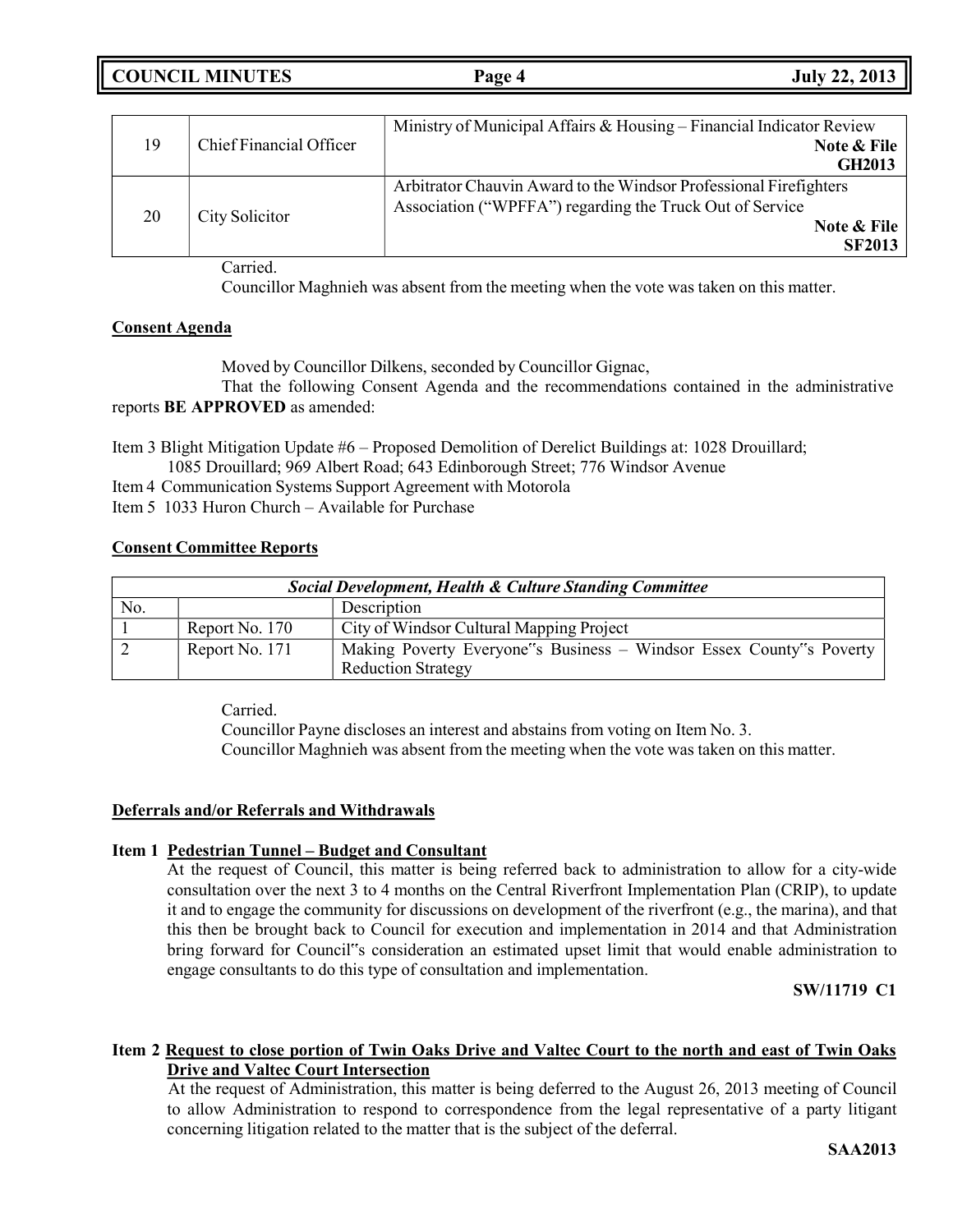|  | <b>COUNCIL MINUTES</b> |
|--|------------------------|
|--|------------------------|

#### **Item 6 Photovoltaic Solar Rooftop Corporate Initiative Update**

At the request of Council, this matter is referred back to administration to initiate a new RFP process, with the understanding that an RFP will be issued and administration will be able to proceed to direct an award subject to whatever terms we as a municipality have to supply or satisfy.

**MU/8327 C6**

#### **Presentations & Delegations:**

#### **DELEGATIONS**

#### **2013 Final Tax Rates and Billing Information, Tax Arrears and Collection**

#### **Angela Fitzpatrick, resident of Ward 3**

Angela Fitzpatrick, resident of Ward 3, appears before Council to state that she is enduring economic challenges and is therefore careful with expenditures, but needs to stress to Council that the current rate imposed as a penalty for non-payment of property taxes on the first day of default and per month as interest on taxes due but unpaid is excessive and unreasonable and that changes are needed.

#### **Howard Pawley, resident of Ward 3**

Howard Pawley, resident of Ward 3, appears before Council to state that rates are excessive in terms of penalties for non-payment or late payment of property taxes, and that this in turn hurts the most vulnerable in the community, thus placing a higher burden on social assistance and concludes by requesting a more equitable approach, preferably in the form of lower interest rates and penalties.

#### **Paul Chislett, resident of Ward 4 & President of the Windsor Workers' Action Centre**

Paul Chislett, resident of Ward 4 & President of the Windsor Workers" Action Centre, appears before Council to state that the poverty situation is reaching a critical juncture and that in terms of penalties for nonpayment or late payment of property taxes, that a moratorium be placed on new liens for a two month period so that a committee can be organized to look at suggested strategies for Council"s consideration.

#### **Victoria Cross**

Victoria Cross, appears before Council to express concern regarding the penalties for non-payment or late payment of property taxes, suggesting that interest and penalties on that amount of money should not be budgeted on the backs of the most vulnerable, and concludes by requesting a moratorium on new liens for a period of time to allow for a working group or committee to look at suggested strategies and alternatives for Council"s consideration.

#### **Ken Lewenza Jr., resident of Ward 5**

Ken Lewenza Jr., resident of Ward 5, appears before Council to express concern regarding high penalties for non-payment or late payment of property taxes, and concludes by requesting that a moratorium be placed on new liens for a two month period so that a committee or working group can be organized to look at suggested strategies and alternatives for Council"s consideration.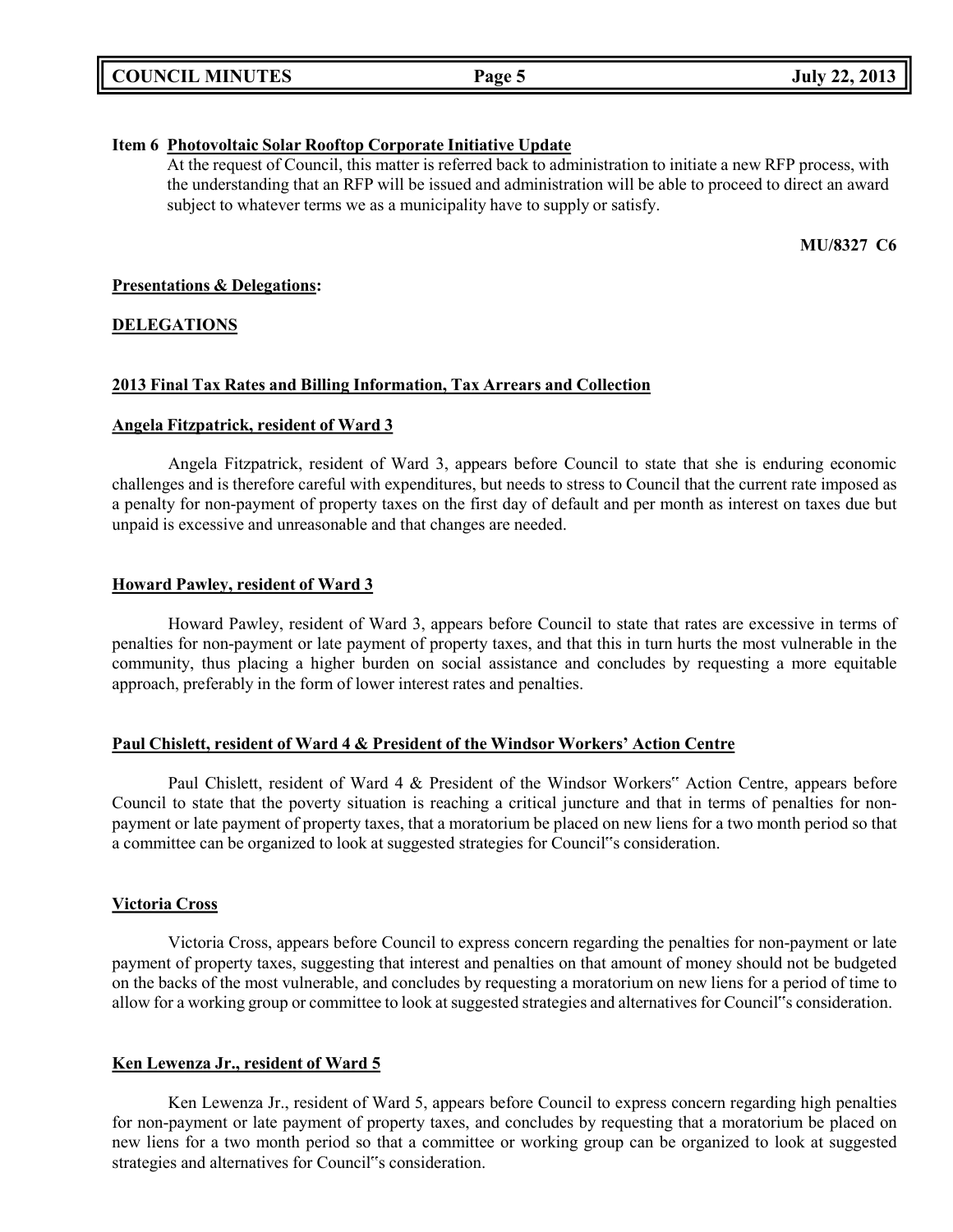### **Maureen Fracas**

Maureen Fracas, appears before Council on behalf of her brother, who has endured hardship for property he owns at 849 Walker Road, suggesting that penalties for non-payment or late payment of property taxes is high, and requests that Council consider granting him a waiver for these penalties as they have exhausted every other known alternative.

# **AF2013 7**

(For final disposition of this matter, see Clause **CR138/2013** in Schedule "A" attached hereto.)

#### **Regular Business Items (for final disposition of these matters see Schedule "A" attached)**

Nil.

#### **Consideration of Committee Reports**

Moved by Councillor Jones, seconded by Councillor Maghnieh, **M297-2013** That the **Report of the special In-camera** meeting held July 22, 2013, **BE ADOPTED** as presented. Carried.

ACO2013

#### **By-laws**

Moved by Councillor Marra, seconded by Councillor Payne,

That the following By-laws No. 118-2013 through 125-2013 (inclusive) be introduced and read a first and second time:

- 118-2013 "A BY-LAW TO ASSUME FOR PUBLIC USE AS A PUBLIC HIGHWAY THE 4.88 METRE (16 FEET) WIDE NORTH/SOUTH ALLEY EAST OF TOURANGEAU ROAD, FROM THE NORTH LIMIT OF MILLOY STREET TO THE NORTH LIMIT OF THE PROPERTY KNOWN AS 1768 TOURANGEAU ROAD, CITY OF WINDSOR", authorized by M523-2012, adopted December 3, 2012
- 119-2013 "A BY-LAW TO CLOSE, STOP UP AND CONVEY PART OF THE 4.88 METRE (16 FEET) WIDE NORTH/SOUTH ALLEY EAST OF TOURANGEAU ROAD, FROM THE NORTH LIMIT OF MILLOY STREET TO THE NORTH LIMIT OF THE PROPERTY KNOWN AS 1768 TOURANGEAU ROAD, CITY OF WINDSOR", authorized by M523-2012, adopted December 3, 2012
- 120-2013 "A BY-LAW TO FURTHER AMEND BY-LAW NUMBER 9148 BEING A BY-LAW TO REGULATE TRAFFIC WITHIN THE LIMITS OF THE CITY OF WINDSOR", authorized by M123-2013, adopted April 8, 2013
- 121-2013 "A BY-LAW TO FURTHER AMEND BY-LAW 9023 BEING A BY-LAW TO REGULATE VEHICULAR PARKING WITHIN THE LIMITS OF THE CITY OF WINDSOR ON MUNICIPAL STREETS, MUNICIPAL PARKING LOTS AND PRIVATE PROPERTIES", authorized by CAO2407, adopted July 11, 2013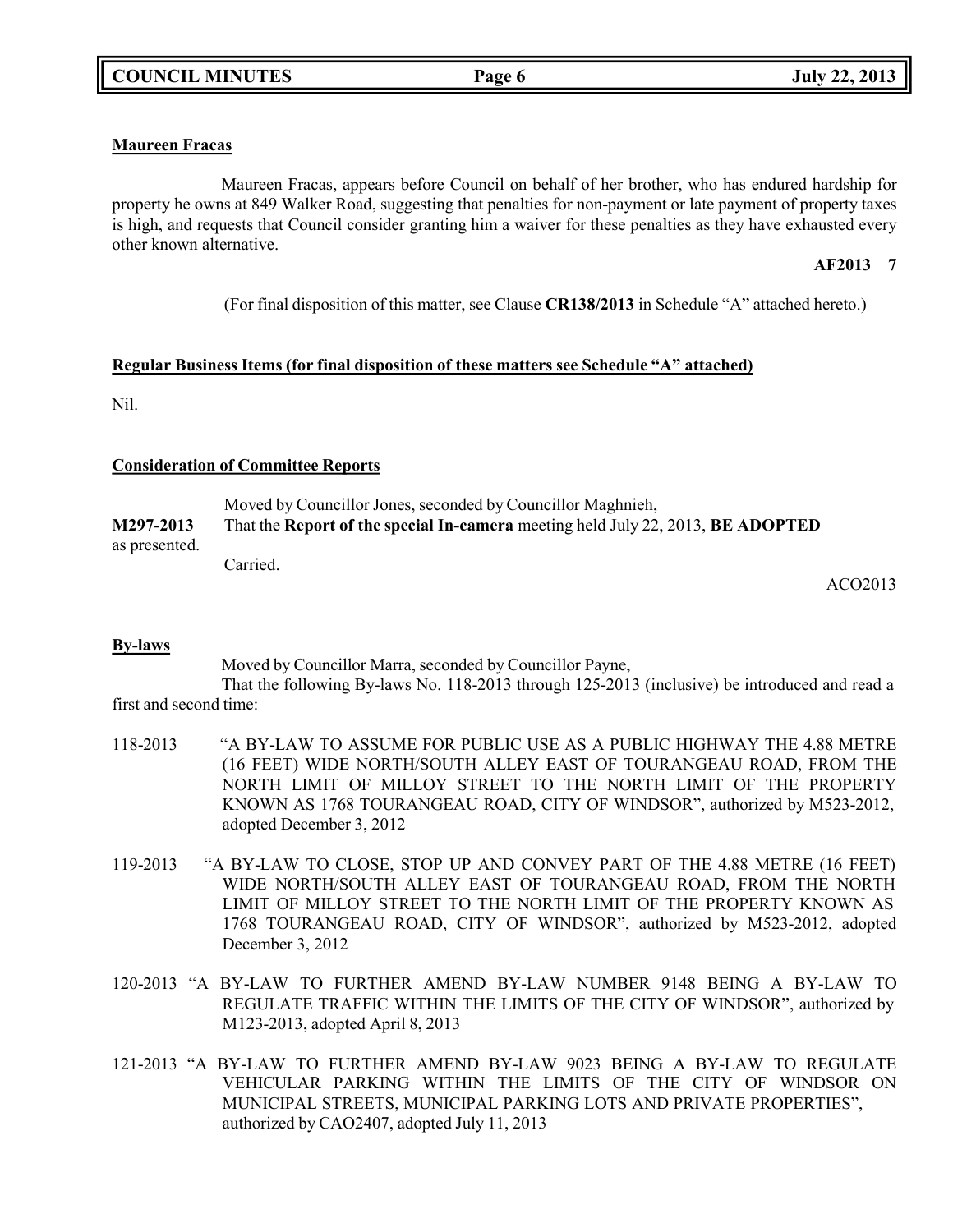**COUNCIL MINUTES Page 7 July 22, 2013**

- 122-2013 "A BY-LAW TO APPROVE AMENDMENT NO. 83 TO THE OFFICIAL PLAN OF THE CITY OF WINDSOR", authorized by M273-2013, adopted July 8, 2013
- 123-2013 "A BY-LAW TO PROVIDE THAT PART-LOT CONTROL SHALL NOT APPLY TO CERTAIN LAND THAT IS WITHIN REGISTERED PLAN 883, IN THE CITY OF WINDSOR", authorized by By-law 28-2013, adopted February 19, 2013
- 124-2013 "A BY-LAW TO FUTHER AMEND BY-LAW 9023 BEING A BY-LAW TO REGULATE VEHICULAR PARKING WITHIN THE LIMITS OF THE CITY OF WINDSOR ON MUNICIPAL STREETS, MUNICIPAL PARKING LOTS AND PRIVATE PROPERTIES", authorized by CR129/2013, adopted July 8, 2013.
- 125-2013 "A BY-LAW TO CONFIRM THE PROCEEDINGS OF THE COUNCIL OF THE CORPORATION OF THE CITY OF WINDSOR AT ITS MEETING HELD ON THE TWENTY SECOND DAY OF JULY, 2013"

Carried.

Moved by Councillor Sleiman, seconded by Councillor Valentinis,

That the Committee of the Whole does now rise and report to Council respecting the business items considered by the Committee:

- **1) Communication Items (as presented)**
- **2) Consent Agenda (as amended)**
- **3) Items Deferred**
- **Items Referred**
- **4) Consideration of the Balance of Business Items (see Schedule "A")**
- **5) Committee Reports (as presented)**
- **6) By-laws given first and second readings (as presented)**

Carried.

#### **Notices of Motion**

None presented.

#### **Third Reading of By-laws**

Moved by Councillor Dilkens, seconded by Councillor Gignac,

That the following By-laws No. 118-2013 through 125-2013 (inclusive), having been read a first and second time be now read a third time and finally passed and that the Mayor and Clerk **BE AUTHORIZED** to sign and seal the same notwithstanding any contrary provision of the Council.

Carried.

#### **Petitions**

None presented.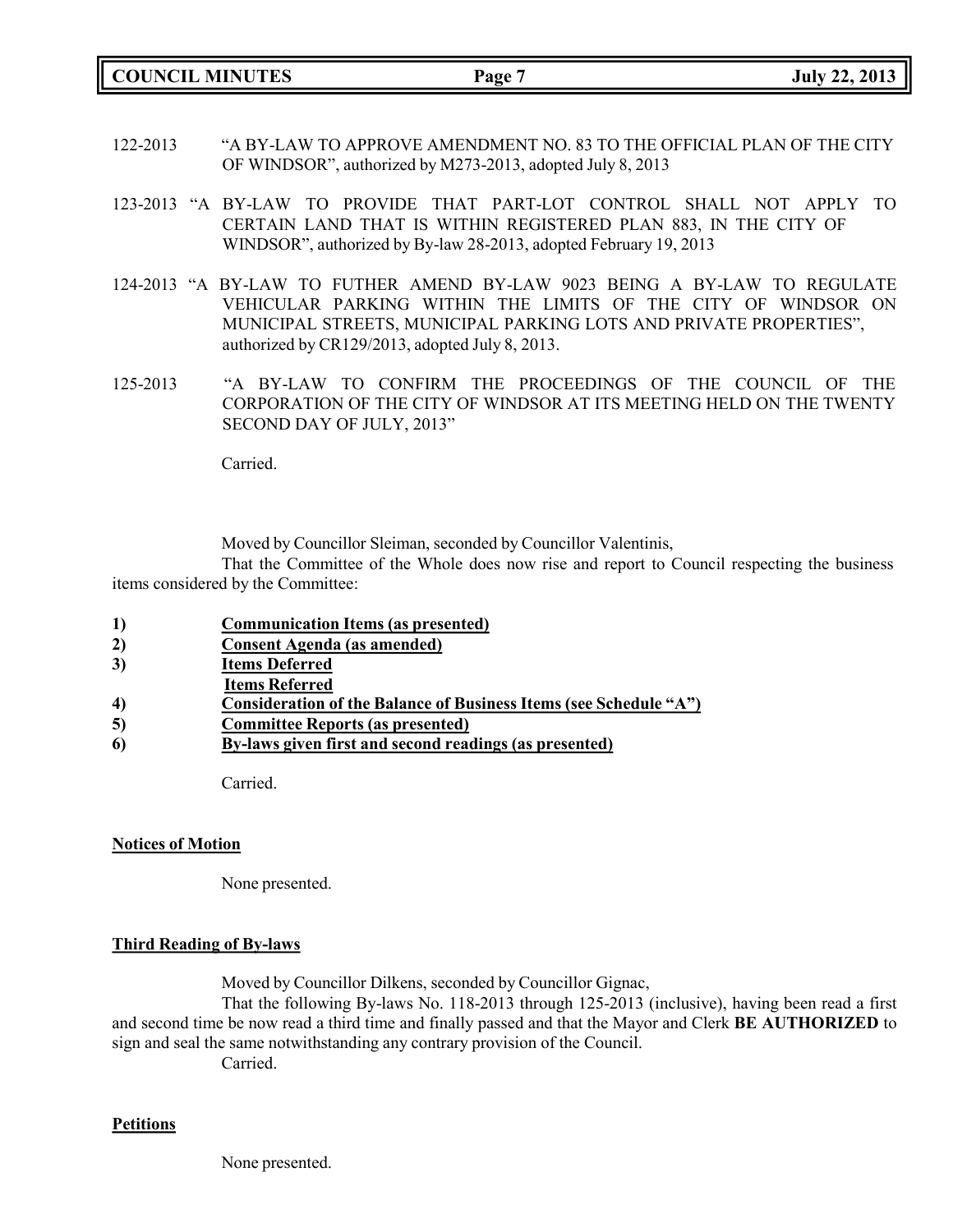#### **Council Questions**

Moved by Councillor Jones, seconded by Councillor Maghnieh,

**M298-2013** That the following Council Question by Councillor Valentinis **BE APPROVED**, and that Administration **BE DIRECTED** to proceed with the necessary actions to respond to the Council Question in the form of a written report, consistent with Council"s instructions, and in accordance with Section 17.1 of the Procedure By-law 98-2011:

#### **CQ24-2013**

Asks to please advise with respect to the intersection of Bruce and Caroline:

- 1. The number of accidents in the past two years;
- 2. Whether this meets the warrants for a four way stop;
- 3. Whether a formal petition of residents is required.

Carried.

Moved by Councillor Jones, seconded by Councillor Maghnieh,

**M299-2013** That the following Council Question by Councillor Halberstadt **BE APPROVED**, and that Administration **BE DIRECTED** to proceed with the necessary actions to respond to the Council Question in the form of written report, consistent with Council"s instructions, and in accordance with Section 17.1 of the Procedure By-law 98-2011:

#### **CQ25-2013**

Asks for a written report on the status of the naming rights agreements and payment installments at the WFCU Centre.

SR2013

ST2013

Carried.

Moved by Councillor Jones, seconded by Councillor Maghnieh,

**M300-2013** That the following Council Question by Councillor Gignac **BE APPROVED**, and that Administration **BE DIRECTED** to proceed with the necessary actions to respond to the Council Question in the form of written report, consistent with Council"s instructions, and in accordance with Section 17.1 of the Procedure By-law 98-2011:

#### **CQ26-2013**

Asks Administration to prepare a report to Council outlining possible amendments to By-Law 170-2012 pertaining to decorative hedges that don"t impede traffic sightlines. Currently a number of decorative hedges that have been in place for many years are non-compliant with the 2012 amended by-law and proactive enforcement will begin August 1. I would ask that until the report returns to council enforcement stand down.

Carried.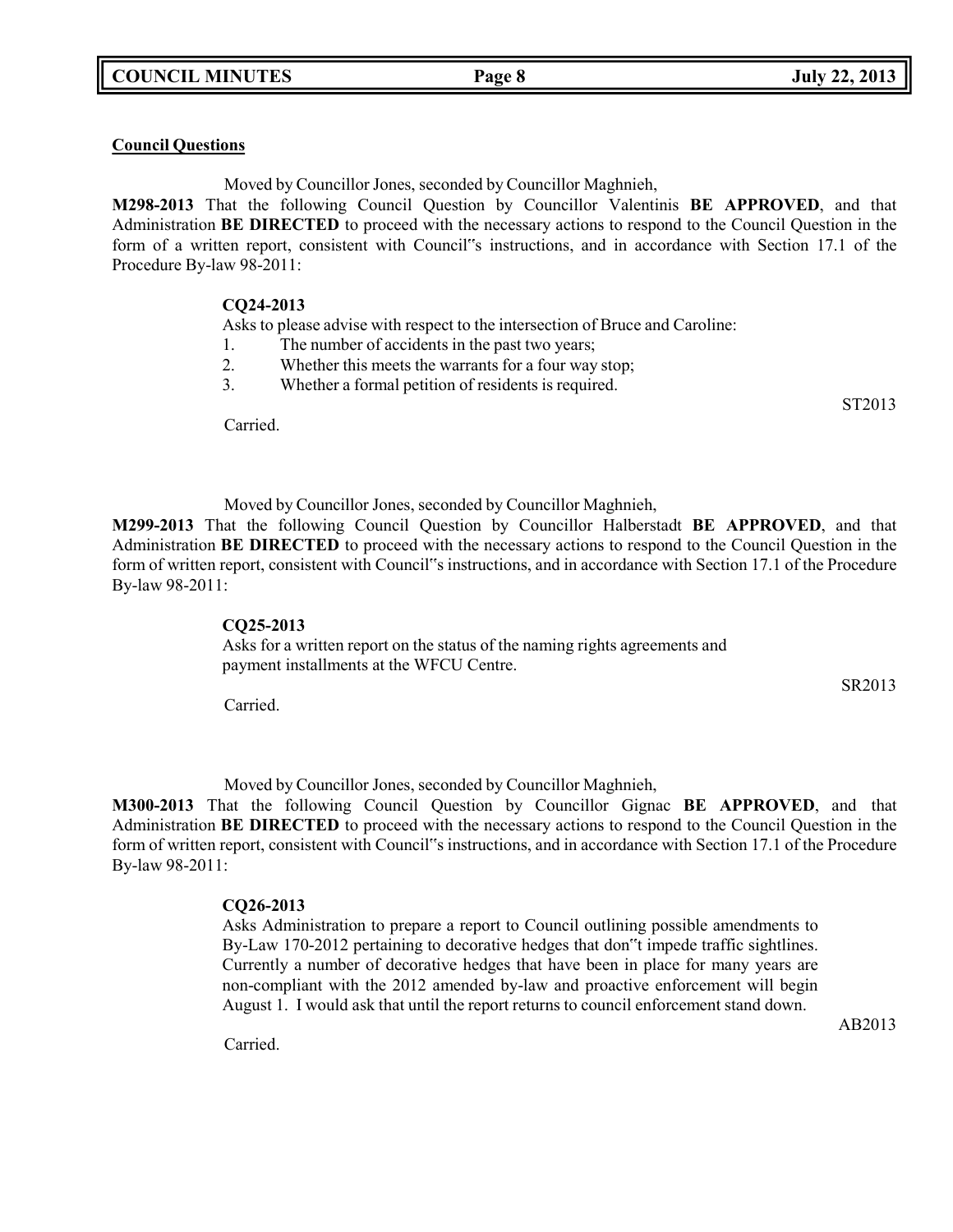#### **Adjournment**

Moved by Councillor Marra, seconded by Councillor Payne, That this Council meeting stand adjourned until the next regular meeting of Council or at the call

of the Mayor. Carried.

Accordingly, the meeting is adjourned at 8:30 o'clock p.m.

**MAYOR**

**CITY CLERK**

#### **THIS IS A DRAFT COPY**

### **DEPUTY CITY CLERK/SENIOR MANAGER OF COUNCIL SERVICES**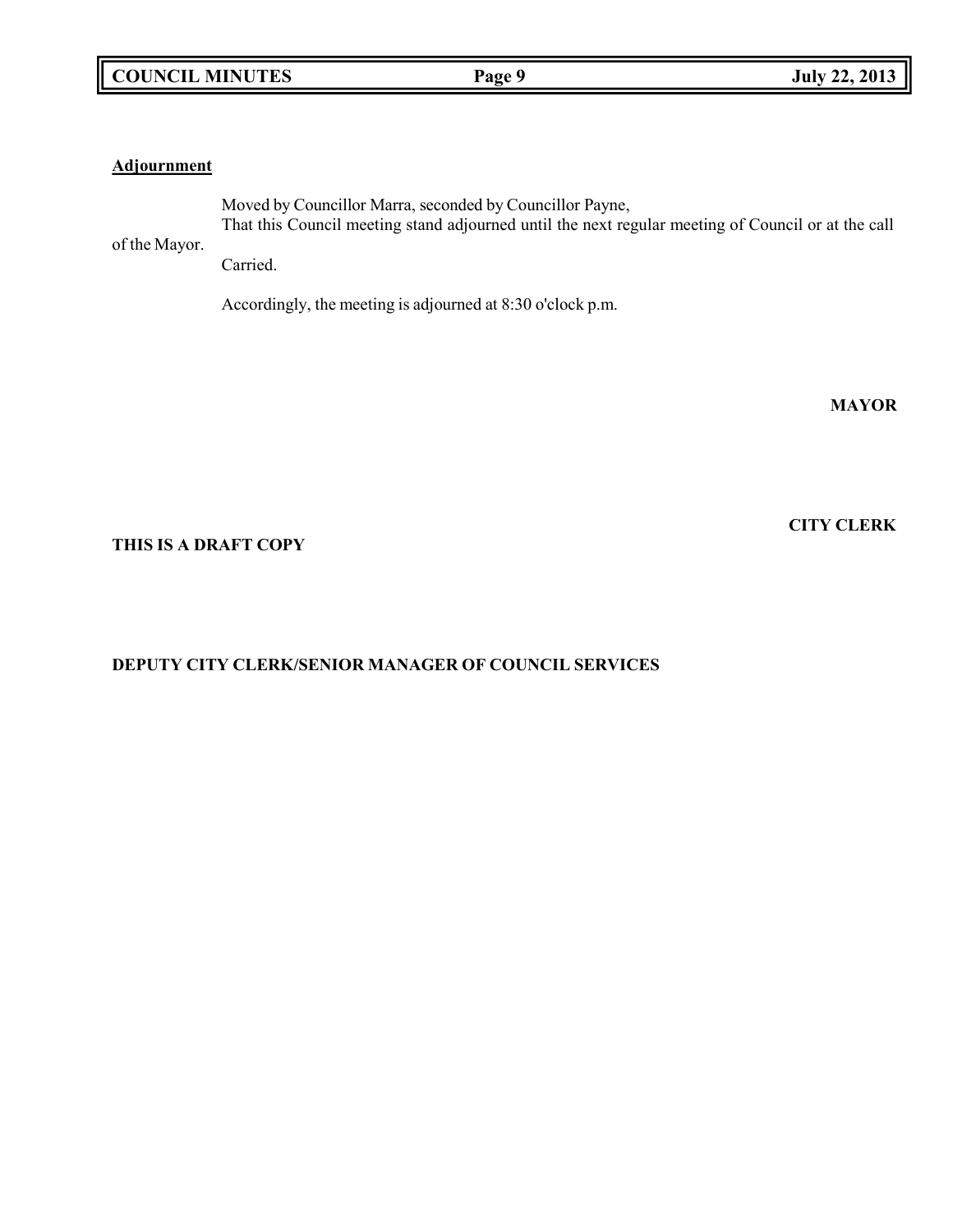# **COUNCIL MINUTES Page 10 July 22, 2013**

Gignac Sleiman

#### CR132/2013

That the report of the City Engineer dated July 5, 2013 entitled "Pedestrian Tunnel – Budget and Consultant", **BE REFERRED** back to Administration to allow for a city-wide consultation over the next 3 to 4 months on the Central Riverfront Implementation Plan (CRIP), to update it and to engage the community for discussions on development of the riverfront (e.g., the marina), and that this then

**BE BROUGHT BACK** to Council for execution and implementation in 2014; and further, that Administration **BRING FORWARD** for Council"s consideration an estimated upset limit that would enable administration to engage consultants to do this type of consultation and implementation.

Carried.

Councillor Halberstadt voting nay. Councillor Maghnieh was absent from the meeting when the vote was taken on this matter.

Report Number **16638 SW/11719 1**

Gignac Sleiman

#### CR133/2013

That the report of the City Engineer dated July 2, 2013 entitled "Request to close portion of Twin Oaks Drive and Valtec Court to the north and east of Twin Oaks Drive and Valtec Court Intersection"

**BE DEFERRED** to the August 26, 2013 meeting of Council to allow Administration to respond to correspondence from the legal representation of a party litigant concerning litigation related to the matter that is the subject of the deferral.

#### Carried.

Councillor Maghnieh was absent from the meeting when the vote was taken on this matter.

Report Number **16611 SAA2013 2**

Dilkens Gignac

#### CR134/2013

That City Council **PROVIDE** an exemption from Demolition Control By-law #11806 to the Owners of the property located at 776 Windsor Ave., as the property has been identified by the Building Department as being "Derelict" under the Property Standards By-Law, and that the owners **BE PERMITTED** to demolish the subject properties; and,

That demolition permits for the property located at 776 Windsor Ave. **BE ISSUED** in accordance with the Demolition Control By-Law #11806, as a result of being identified by the Building Department as being "Derelict" under the Property Standards By-Law (147-2011) and *the Building Code Act*; and,

That the City Council **ACKNOWLEDGE** the intent to demolish the structures at 1028 Drouillard Ave., 1085 Drouillard Ave., 969 Albert Rd., 643 Edinborough St., as outlined in this report.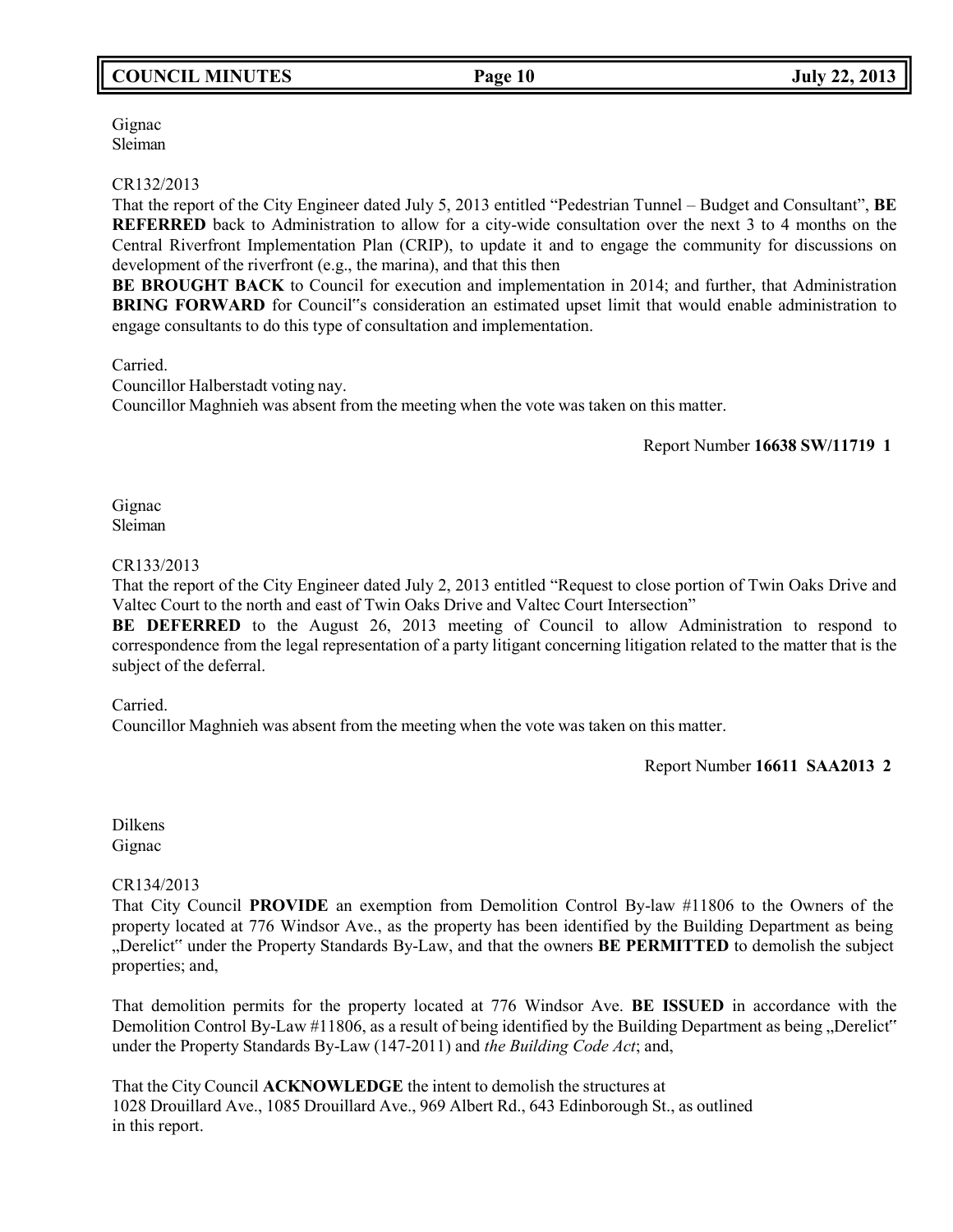|  | <b>COUNCIL MINUTES</b> |
|--|------------------------|
|--|------------------------|

#### Carried.

Councillor Payne discloses an interest and abstains from voting on this matter. Councillor Maghnieh was absent from the meeting when the vote was taken on this matter.

Report Number **16640 SB/10571 C3**

Dilkens Gignac

#### CR135/2013

THAT the Chief Administrative Officer and/or City Clerk **BE AUTHORIZED** to sign a Communication Systems Support Agreement, #630-0610 for network support, with Motorola, at a cost of \$25,030 per month (\$300,360 annually) plus HST, which provides the Corporation of the City of Windsor with network monitoring, technical support, call management and infrastructure field service response and support for the Corporate Radio System until May 31, 2015, to be satisfactory in form to the

City Solicitor, in technical content to the Fire Chief, and in financial content to the City Treasurer, to

**BE FUNDED** from the Pay As You Go (PAYG) Lease Reserve Fund (170). Sufficient funding is available within this Reserve.

As the systems support is essential to the communications functions of the corporation, the contract renewal process needs to continue annually as a purchase order via Sole Source as per section 137 of the Purchasing Bylaw regarding contract renewal.

Carried.

Councillor Maghnieh was absent from the meeting when the vote was taken on this matter.

Report Number **16642 MC/9936 C4**

Dilkens Sleiman

#### CR136/2013

That in keeping with Section 5.1.4 Schedule "A" By-Law 247-2007, Administration **BE DIRECTED** to negotiate with the owner of the improved property municipally known as 1033 Huron Church Road and report back to Council the results of negotiations for its consideration.

Carried.

Councillor Maghnieh was absent from the meeting when the vote was taken on this matter.

Report Number **16643 APM2013 C5**

Gignac Sleiman

#### CR137/2013

That the report of the Chief Financial Officer and City Treasurer dated July 4, 2013 entitled "Photovoltaic Solar Rooftop Corporate Initiative Update" **BE REFERRED** back to administration to initiate a new RFP process, with the understanding that an RFP will be issued and administration will be able to proceed to direct an award subject to whatever terms we as a municipality have to supply or satisfy.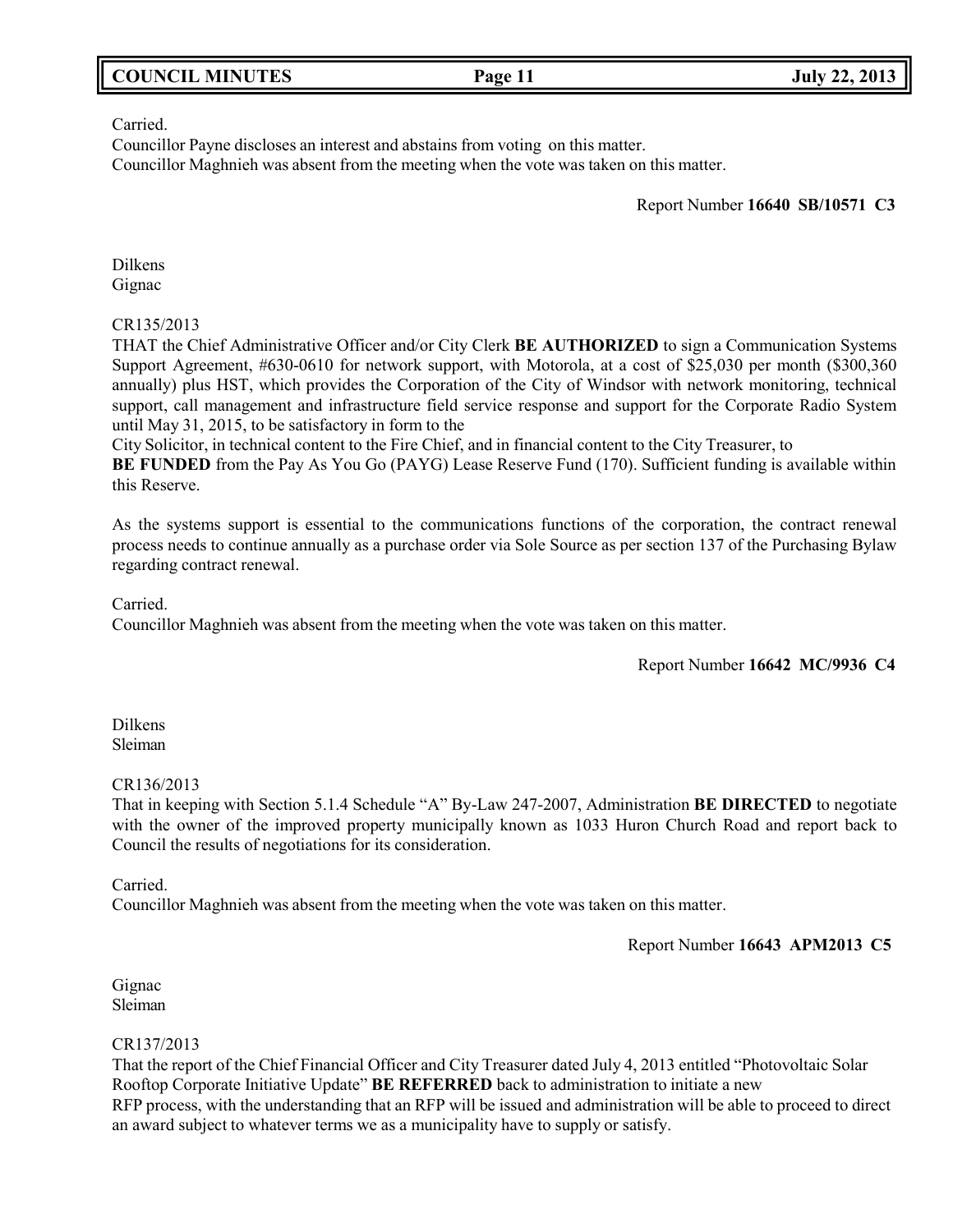| <b>COUNCIL MINUTES</b> | Page 12 | <b>July 22, 2013</b> |
|------------------------|---------|----------------------|
|                        |         |                      |

Carried.

Councillor Maghnieh was absent from the meeting when the vote was taken on this matter.

Report Number **16634 MU/8327 6**

Halberstadt Hatfield

CR138/2013 That City Council **REAFFIRM** the 2013 Tax Rates as presented in Table 1; and

That City Council **APPROVE** the 2013 tax decrease limits as presented in Table 2; and

That City Council **ESTABLISH** a rate of 1.25 % to be imposed as a penalty for non-payment of property taxes on the first day of default and a further 1.25% per month as interest on taxes due but unpaid pursuant to Section 345 of the Ontario Municipal Act, 2001; and

That in conjunction with the development of the 2014 Operating Budget, Administration **BE ASKED** to report back as to options and impacts relative to the late payment fees and due dates, the interest rate on outstanding taxes, and potential third party financing programs; and

That the City Solicitor **BE AUTHORIZED** to prepare the necessary by-laws to enact the 2013 rates; and

That Council **DIRECT** administration to work with the group composed of but not limited to: Howard Pawley, Paul Chislett, Ken Lewenza Jr., and Victoria Cross ("PCLC group" and other interested parties) to develop strategies and bring back recommendations to be considered by City Council within 4 months, to provide possible relief for homeowners facing 15% penalties on tax arrears, and that a moratorium **BE PLACED** on the registration of new tax liens during that time frame.

Carried.

Report Number**16601 AF2013 7**

Appendices Tables

### **STANDING COMMITTEE RESOLUTIONS**

Moved by Councillor Dilkens, seconded by Councillor Gignac, **M293-2013** That **Report No. 170 of the Social Development, Health & Culture Standing Committee** of its meeting held June 5, 2013 regarding "City of Windsor Cultural Mapping Project" **BE ADOPTED** as presented. Carried.

MB2013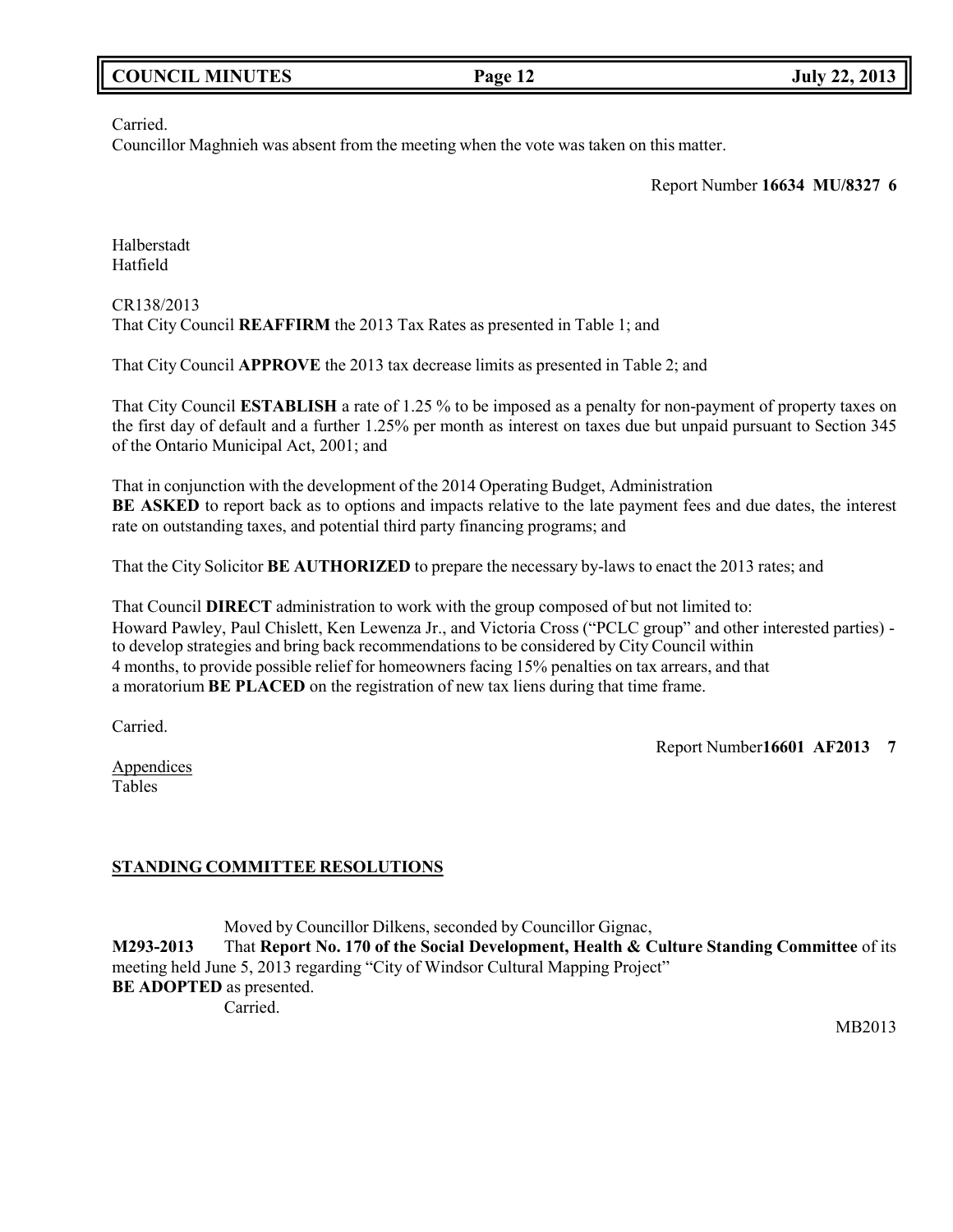| <b>COUNCIL MINUTES</b><br>Page 13 | <b>July 22, 2013</b> |
|-----------------------------------|----------------------|
|-----------------------------------|----------------------|

Moved by Councillor Dilkens, seconded by Councillor Gignac,

**M294-2013** That **Report No. 171 of the Social Development, Health & Culture Standing Committee** of its meeting held April 10, 2013 regarding "Making Poverty Everyone"s Business – Windsor Essex County"s Poverty Reduction Strategy" **BE ADOPTED** as presented.

Carried.

MB2013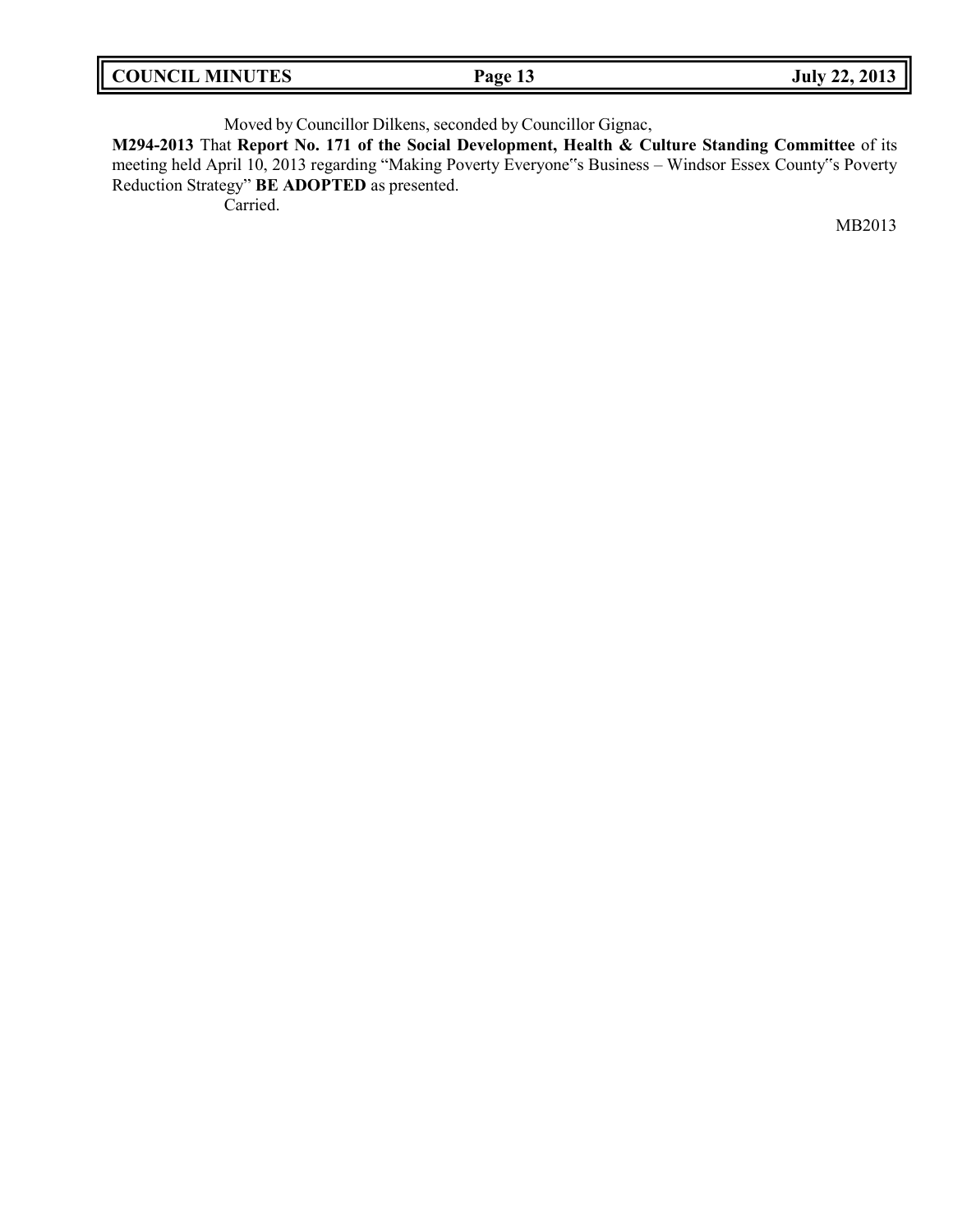**COUNCIL MINUTES Page 14 July 22, 2013**

**Adopted by Council at its meeting held July 22, 2013 [M293-2013] RB** Windsor, Ontario, July 22, 2013

#### **REPORT NO. 170** of the **SOCIAL DEVELOPMENT, HEALTH & CULTURE STANDING COMMITTEE** of its meeting held June 5, 2013

**Present: Councillor Ed Sleiman, Chair Councillor Jo-Anne Gignac Councillor Alan Halberstadt Councillor Fulvio Valentinis Councillor Percy Hatfield**

That the following recommendation of the Social Development, Health and Culture Standing Committee **BE APPROVED** as follows**:**

Moved by Councillor Gignac, seconded by Councillor Valentinis,

**THAT** the Cultural Mapping Project Presentation presented by Cathy Masterson, Manager of Cultural Affairs and Greg Baeker, Director of Cultural Development, Millier Dickinson Blais **BE RECEIVED FOR INFORMATION**.

Carried.

*Clerk's Note:* **The "City of Windsor Cultural Mapping Project" presentation by Millier Dickinson Blais is** *attached* **as background information.**

**CHAIRPERSON**

**CITY COUNCIL ASSISTANT**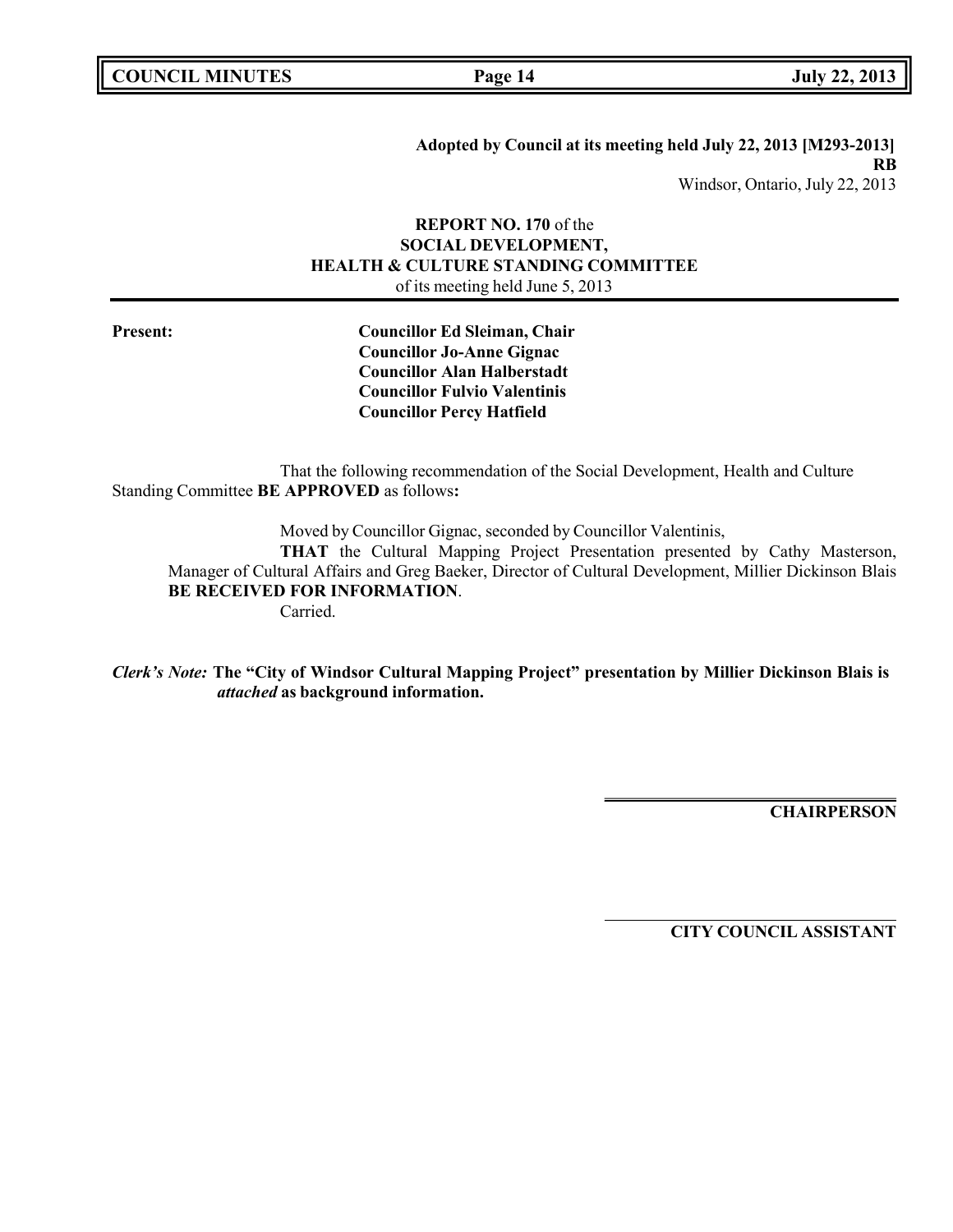**COUNCIL MINUTES Page 15 July 22, 2013**

**Adopted by Council at its meeting held July 22, 2013 [M294-2013] RB** Windsor, Ontario, July 22, 2013

#### **REPORT NO. 171** of the **SOCIAL DEVELOPMENT, HEALTH & CULTURE STANDING COMMITTEE** of its meeting held April 10, 2013

**Present: Councillor Ed Sleiman, Chair Councillor Jo-Anne Gignac Councillor Alan Halberstadt Councillor Fulvio Valentinis Councillor Percy Hatfield**

That the following recommendation of the Social Development, Health and Culture Standing Committee **BE APPROVED** as follows**:**

Moved by Councillor Gignac, seconded by Councillor Valentinis,

**THAT** the 2013 Report to the Community entitled "*Making Poverty Everyone's Business – Windsor Essex County's Poverty Reduction Strategy*." Presented by Adam Vasey, Director, Pathway to Potential **BE RECIEVED**.

Carried.

**Clerk's Note: Pathway to Potential "Making Poverty Everyone's Business – Windsor Essex County's Poverty Reduction Strategy" attached as background information.**

**CHAIRPERSON** 

COUNCIL SECRETARIAT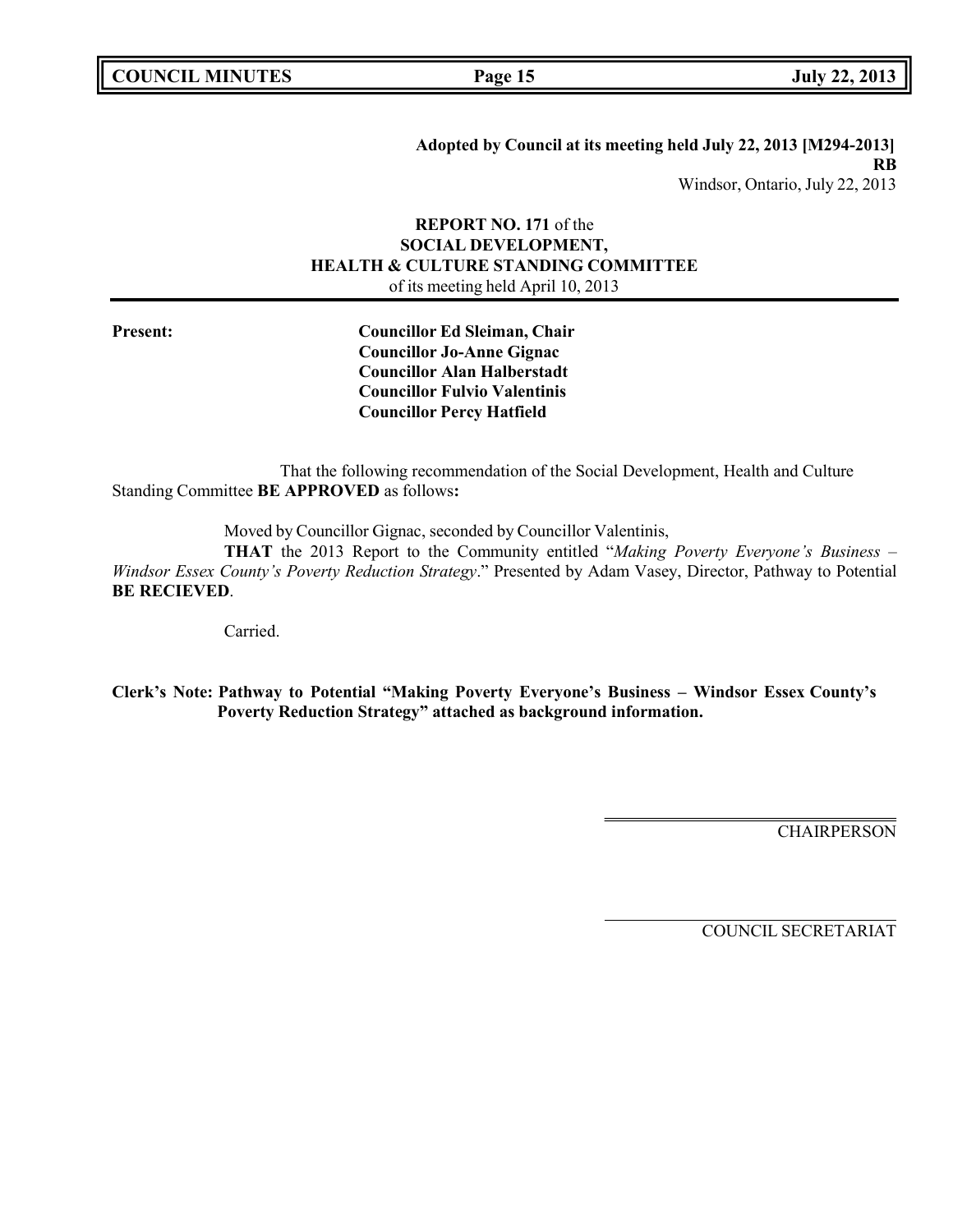**COUNCIL EXECUTE:** Fig. 2013

**ADOPTED by Council at its meeting held July 22, 2013 [M297-2013]** VC/bm

# **SPECIAL MEETING OF COUNCIL – IN CAMERA July 22, 2013**

### **Meeting called to order at: 4:30 p.m.**

### **Members in Attendance:**

Mayor E. Francis Councillor D. Dilkens (arrives at 4:35 p.m.) Councillor R. Jones Councillor A. Halberstadt Councillor F. Valentinis (arrives at 4:32 p.m.) Councillor B. Marra (arrives at 4:32 p.m.) Councillor P. Hatfield Councillor J. Gignac Councillor A. Maghnieh Councillor H. Payne Councillor E. Sleiman

### **Members Absent:**

Councillor A. Maghnieh

# **Also in attendance:**

- H. Reidel, Chief Administrative Officer
- J. Payne, Community Development and Health Commissioner and
	- Corporate Leader Social Development, Health, Recreation and Culture
- M. Sonego, City Engineer and Corporate Leader Environmental Protection and Transportation
- G. Wilkki, City Solicitor and Corporate Leader Economic Development and Public Safety
- V. Critchley, City Clerk/Licence Commissioner and Corporate Leader Public Engagement and Human Resources
- O. Colucci, Chief Financial Officer/City Treasurer and Corporate Leader Finance and Technology
- V. Mihalo, Executive Director of Human Resources (Item 1)

# **Verbal Motion is presented by Councillor Sleiman, seconded by Councillor**

# **Hatfield,**

# **that Rule 3.3 (c) of the** *Procedure By-law, 98-2011,* **BE WAIVED to add the following Agenda items:**

**2. Legal matter, Solicitor-client privilege – Huron Lodge litigation update**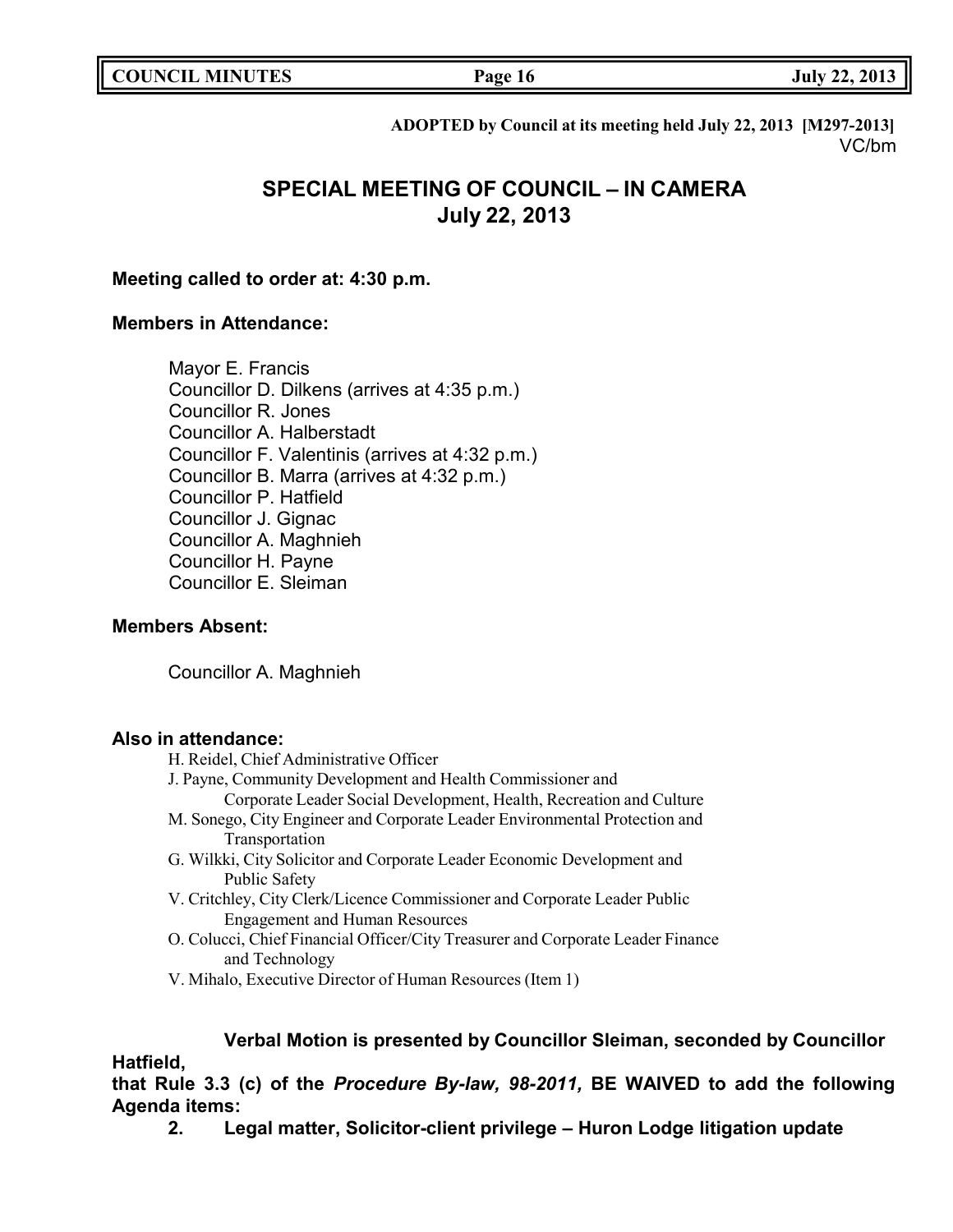|--|

# **3. Question regarding confidential information memo re Item 5 on open agenda – 1033 Huron Church Road – potential property acquisition**

**Motion Carried.**

**Verbal Motion is presented by Councillor Gignac, seconded by Councillor Jones, to move in Camera for discussion of the following item(s), as amended:**

| Item No. | <b>Subject</b>                                                                                                                                             | Section – Pursuant<br><b>Municipal</b><br>Act,<br>to<br>2001, as amended |
|----------|------------------------------------------------------------------------------------------------------------------------------------------------------------|--------------------------------------------------------------------------|
| ı.       | Labour relations - CANUE Terms and<br><b>Conditions of E</b><br>mployment                                                                                  | 239(2)(d)                                                                |
| 2.       | Legal matter – Huron Lodge litigation<br>update – solicitor-client privilege – ADDED                                                                       | 239(2)(e)(f)                                                             |
| 3.       | Property matter – question re confidential<br>memo on Item 5 on open agenda – 1033 Huron<br>Church Road – potential property acquisition -<br><b>ADDED</b> | 239(2)(c)                                                                |

# **Motion Carried.**

### **Declarations of Pecuniary Interest:**

None declared.

**Discussion on the items of business. (Items 1, 2 and 3)**

**Verbal Motion is presented by Councillor Dilkens, seconded by Councillor Valentinis,**

**to move back into public session.**

**Motion Carried.**

**Moved by Councillor Jones, seconded by Councillor Dilkens,**

**THAT the Clerk BE DIRECTED to transmit the recommendation(s) contained in the report(s) discussed at the In-Camera Council Meeting held July 22, 2013 directly to Council for consideration at the next Regular Meeting.**

1. That the recommendation contained in the in-camera report from the City Clerk/Licence Commissioner and Corporate Leader Public Engagement and Human Services, Executive Director of Human Resources, Chief Financial Officer/City Treasurer and Corporate Leader Finance and Technology and City